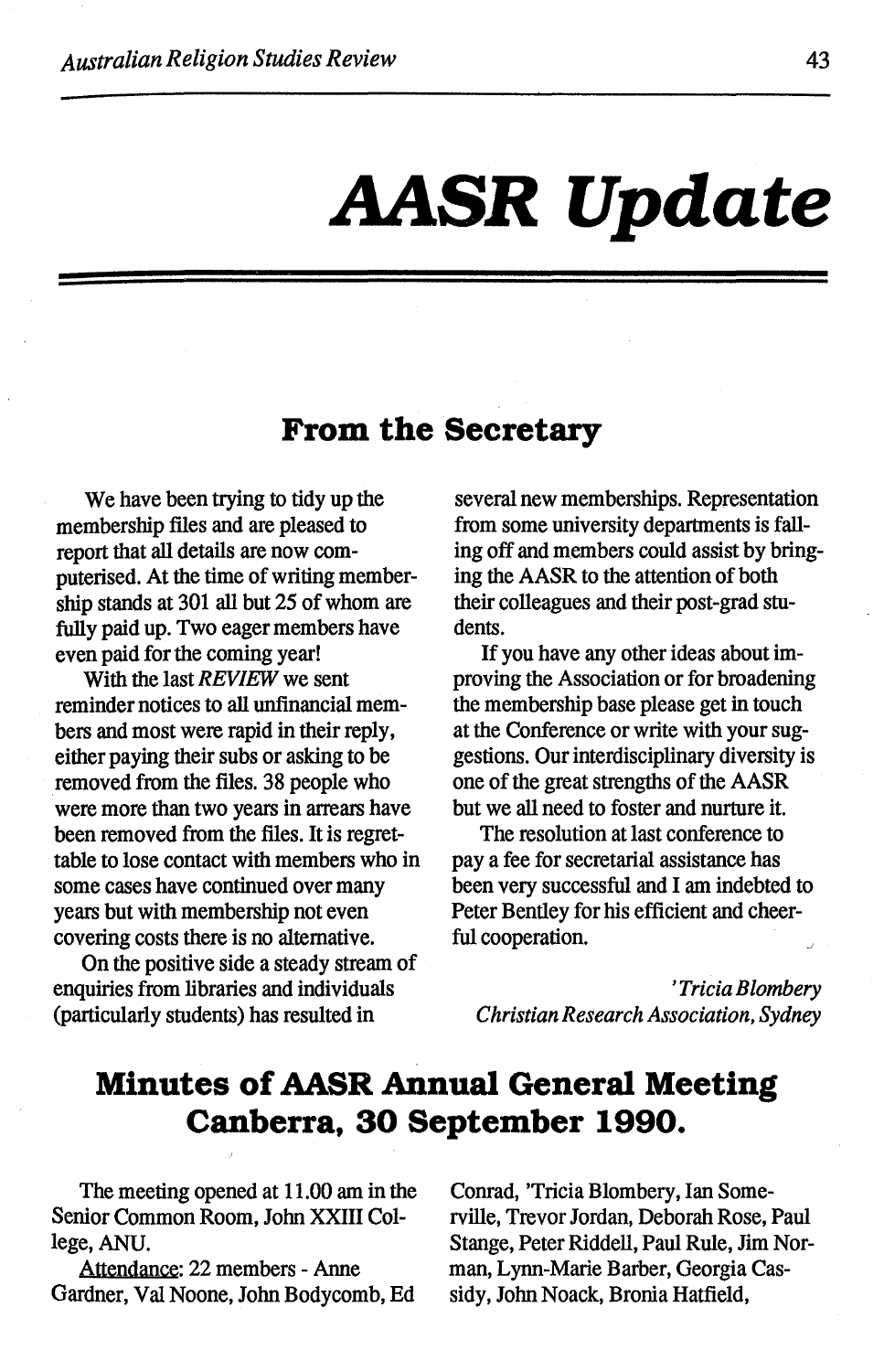Charles Joyce, Antony Campbell, Robert Barnes, Anthony Johns, Roderic Lacey, Peter Bentley.

Observers: Philip Hughes, Mary Doyle, Audrey Somerville.

Chairman: Anne Gardner.

1. Apologies: many members could not be present because of the refuellers' strike disrupting airline services.

2. Minutes of 1989 Annual General Meeting: Acceptance moved Paul Stange, seconded 'Tricia Blombery, carried.

3. Business arising:

a) Women's caucus report. No formal report available. But Anne Gardner reported that a letter from Penny Mc-Kibbin re feminist -oriented theses was ready to go out.

b) Future conferences.

i Association for the Journal of Religious History proposal, per Garry Trompf Sydney, for joint conference.

There was discussion of AJRH proposal per Garry Trompf for joint conference. The meeting supported collaboration but opposed a merger.

A straw vote indicated 9 votes for ) simultaneous and integrated conference with AJRH, 14 votes for one or two days overlap and no votes for a back-to-hack proposal. Following that the president gained agreement from all on linking up but having separate organising committees with separate finance . There was some disagreement about the mechanics of this.

Correspondence between Garry Trompf and president read. As the refuellers' strike had prevented AASR executive meeting, Anne Gardner to contact other executive members re this matter.

Motion: that a group of people including members of the executive and Sydneybased persons be appointed [by the

executive] to enter into negotiations with the Association for the Journal of Religious History in order to develop a conference program which does justice to the aims and identity of both organisations, moved 'Tricia Blombery, seconded John Bodycomb, carried unanimously.

Re liaison with Sydney for 1991: John Bodycomb asked who we were going to appoint to represent this meeting in the planning group. 'Tricia Blombery was nominated; moved P Stange, seconded I Somerville, carried.

Timing of 1991 conference: some discussion of July or September. ANZATS 1991 is in Sydney in July. Vote for change to July, moved President, seconded, Lynn-Marie Barber, carried.

ii International Society of Biblical Literature and American Academy of Religion proposal for 1992 Melbourne AASR joint conference.

The president said that the proposal for AASR to meet in Jakarta in 1992 was now ruled out because of a proposed Society of Biblical Literature (SBL) and American Academy of Religion (AAR) conference in Australia in 1992. Kent Richards of SBL visited Australia in June. AASR president agreed on association's behalf to link AASR 1992 conference to SBL-AAR conference in Australia. Possible attendance of 700 people from Pacific region. Norm Habel has worked to make this happen. After consideration Melbourne Conference Centre chosen as venue because of direct flights from USA and Europe. Date proposed 12-16 July 1992. Papers have \_\_ been called for and will close in September 1991. President is seeking comments on draft topics for that conference. Members requested that details be published in *ARS REVIEW.* Kent Richards has requested a list of major scholars of the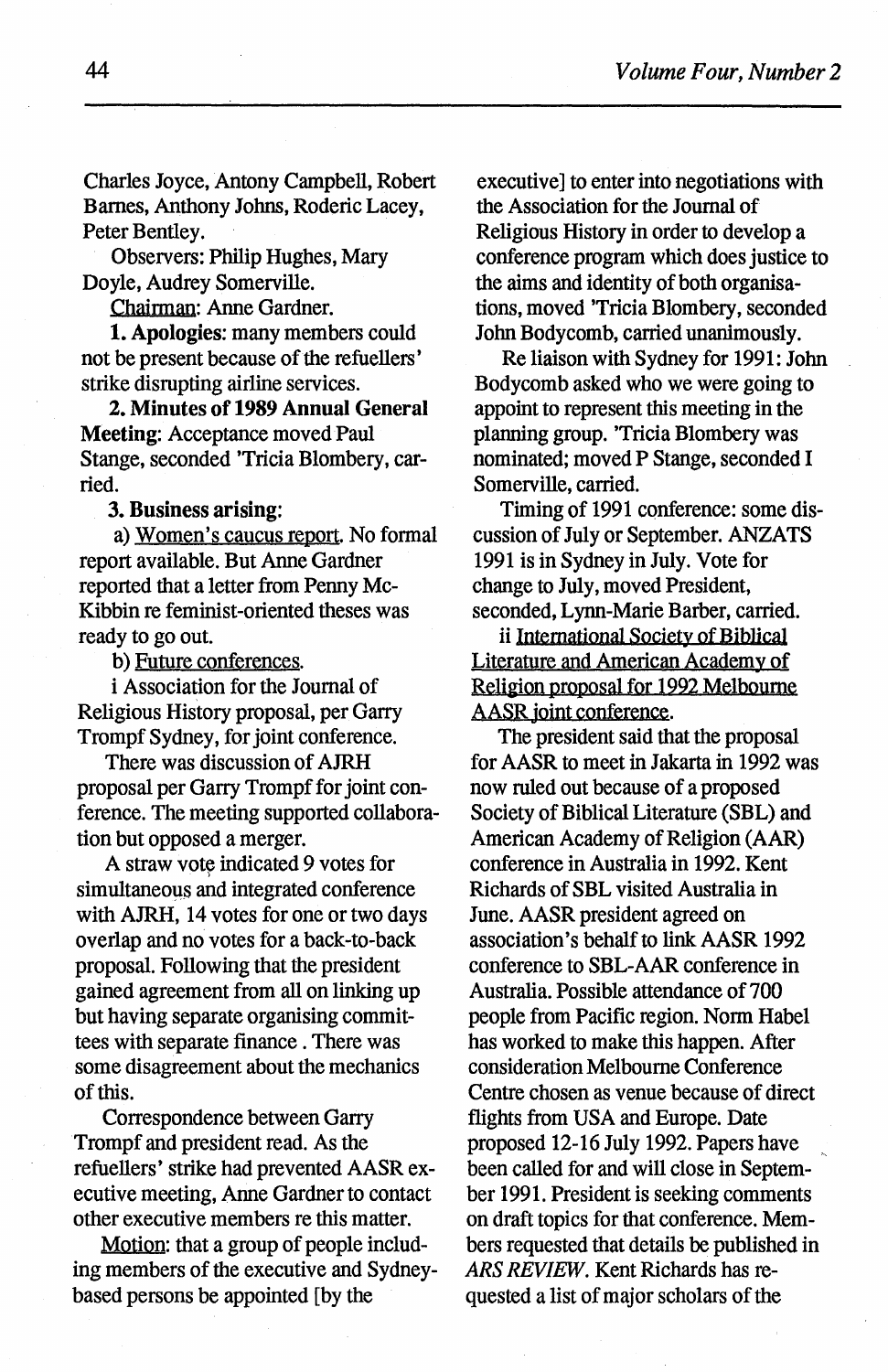region who should be invited; Nonn Habel wants members to suggest more names. President read list she had suggested. Discussion followed. The following were nominated by the meeting to draw up a list: P. Rule, D. Rose, P. Stange, A. Johns, J. Bodycomb.

c) Editorship *ofARS REVIEW:* The president thanked Penny McKibbin for all her work, as well as 'Tricia Blombery and Philip Hughes who now look after production. Endorsed by the meeting, moved P Stange, seconded R Lacey, carried.

4. President's report: The president explained that she had given a substantial report in the course of Business Arising from Previous Minutes; and then raised the matter of AASR representation to Australian Research Council, tabling letter from John Bowden, honorary secretary of FASSO. The meeting suggested Alan Black, Max Charlesworth, Paul Rule, or Philip Almond.

*S.* Secretary's report: not available. Ed Conrad requested to encourage Mavis Rose to send report to 'Tricia Blombery for *ASR REVIEW.* 

6. Treasurer's report: Copies were given to each member present. A copy was published in *ARS REVIEW* Spring 1990. Acceptance moved Ian Somerville, seconded Paul Rule, carried. 7. Publication Committee Chair Report: Copies were circulated and one is appended to these minutes. Acceptance moved Ian Somerville, seconded Paul Rule, carried.

8. Elections: Secretary and Treasurer have resigned.

Editor, AASR Publications: President announced that Vic Hayes would like the production of publications to be taken over by others although he would be happy to stay involved. Ed Conrad and Anne Gardner have asked 'Tricia Blom-

bery and Philip Hughes to consider taking on publications production. Philip Hughes has estimated costs and gave the example of 1000 copies of 150 page book at approximately \$6000. President asked that Vic Hayes and Nonn Habel be consulted. Paul Rule moved, seconded Ian Somerville, that incoming committee take care of this matter, carried.

Secretary: no nomination was. received. President suggested an honorarium be paid. 'Tricia Blombery volunteered for Secretary and explained that Peter Bentley who already did contract work for her would work for an honorarium, suggesting \$15 an hour. This proposal was accepted, moved Anne Gardner, seconded, Ian Somerville, carried.

Treasurer: no nomination was received. Discussion. Agreement was reached that a Sydney person be appointed but with Peter Bentley doing the day-to-day work. Executive to follow this up. 'Tricia Blombery to approach Bill Jobling to act as Treasurer.

Chaitperson for next conference: executive to approach Garry Trompf and appoint if he accepts.

9. Pooling of Resources: President raised possibility of AASR members pooling resources by considering fonns of agreement for students to spend a semester at another institution when their own institution did not have the expertise sought and the other did. She pointed out that some institutions are stronger in language, others in history, others in sociology, for example. Paul Stange asked that AASR publish a detailed inventory of courses and degree programs. Paul Rule said that exchanges were possible under the regulations at La Trobe University but thought that some universities may have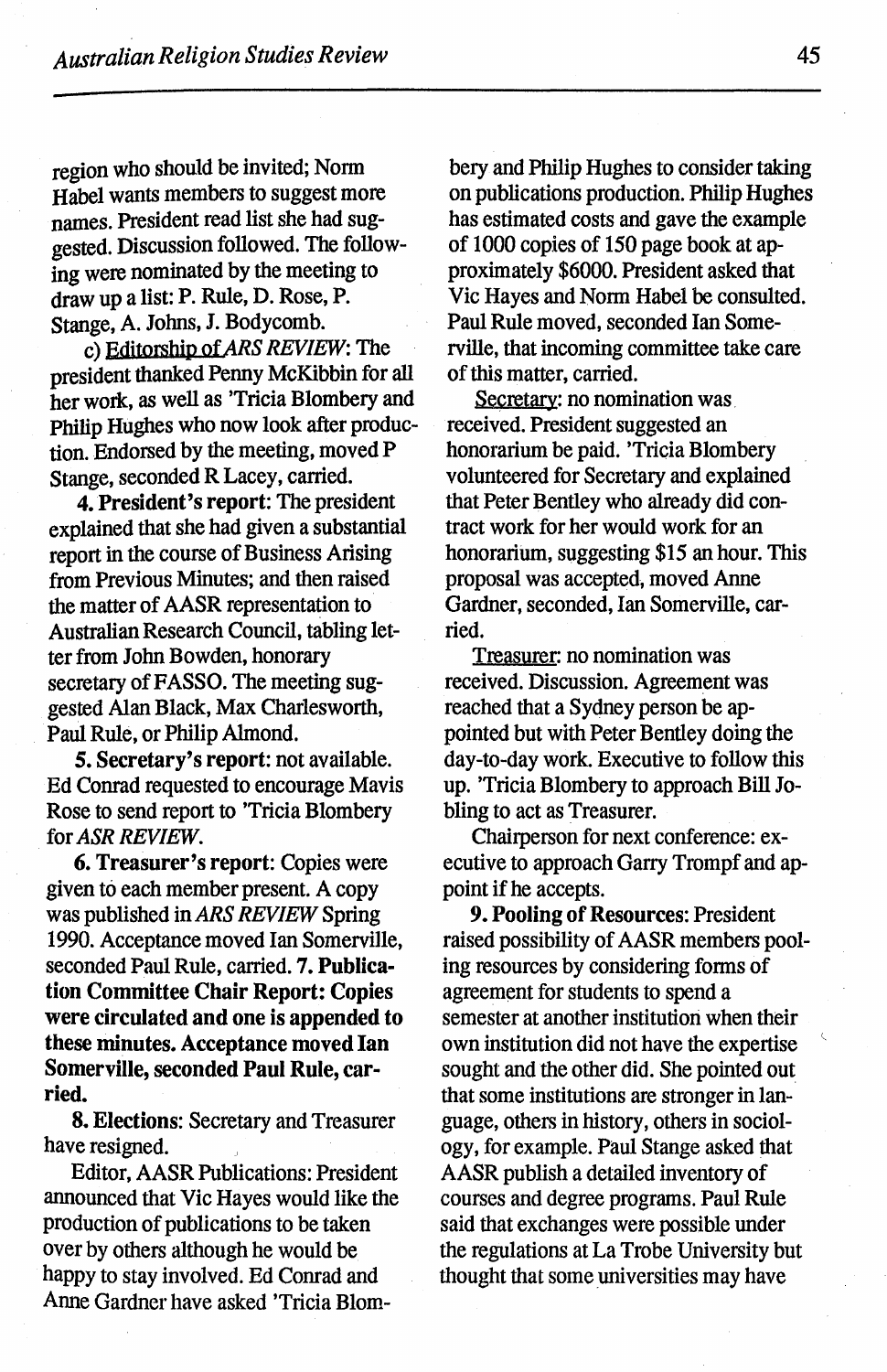regulations against it. Matter to be carried forward to next year.

10. Any other business: New members were asked to pay 'Tricia Blombery.

The president expressed thanks to Mavis Rose, Rod Bucknell and Penny Mc-Kibbin.

MEETING CLOSED At 12.54 pm.

*Volunteer minute-taker: Val Noone* 

## **AASR**

# **Preliminary Financial Statement for the period 1 July 1990 to 30 June 1991**

| Balance carried forward 1 July 1990 |          |            |
|-------------------------------------|----------|------------|
| Uni-Credit access account           | 10087.12 |            |
| Uni-Credit cashable term deposit    | 8000.00  | \$18087.12 |
| <b>Add Income</b>                   |          |            |
| Membership fees                     | 7933.99  |            |
| <b>Book sales</b>                   | 1952.33  |            |
| Advertising                         | 102.00   |            |
| <b>REVIEW</b> sales                 | 452.05   |            |
| Interest - Uni-Credit               | 805.35   |            |
| - Westpac                           | 662.62   |            |
| 1990 Conference advance repayment   | 1000.00  |            |
| 1990 Conference surplus             | 860.67   | \$13779.01 |
|                                     |          | \$31866.13 |
| Less Expenditure                    |          |            |
| <b>Wages-Administration</b>         | 645.00   |            |
| <b>Administration costs</b>         | 653.21   |            |
| <b>Bank charges</b>                 | 101.44   |            |
| <b>REVIEW Production</b>            | 2250.00  |            |
| Printing                            | 9018.00  |            |
| Postage and stationery              | 2177.60  |            |
| WCC press representation            | 230.00   |            |
| Directory                           | 899.68   |            |
| Members book offer                  | 81.00    |            |
| IAHR Membership 1990                | 204.00   |            |
| IAHR Membership 1991                | 290.00   |            |
| 1991 Conference advance             | 1000.00  | \$17549.93 |
| Balance carried forward 1 July 1991 |          |            |
| Westpac savings account             | 7316.20  |            |
| Westpac term deposit                | 7000.00  | \$14316.20 |
|                                     |          |            |